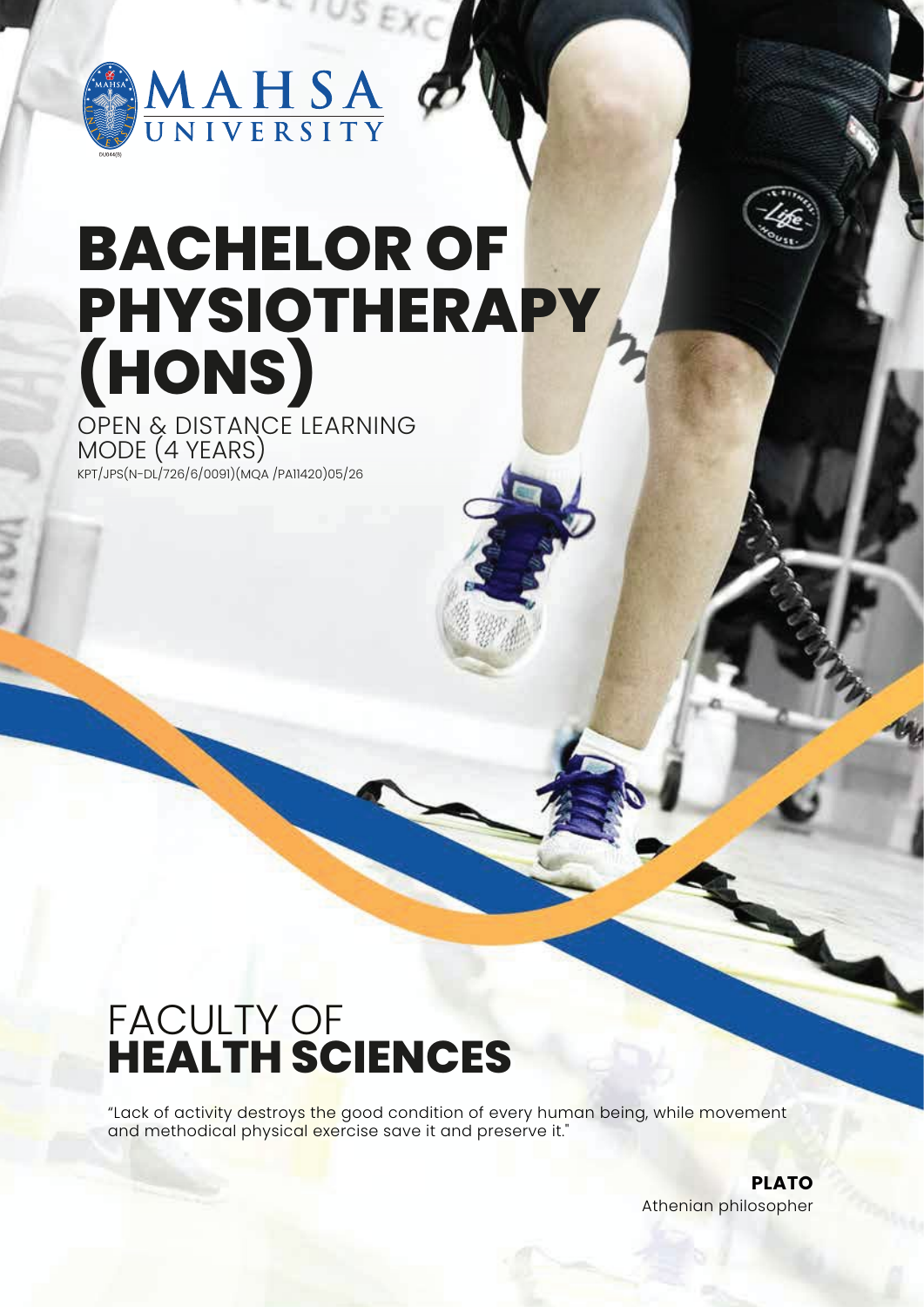### **PROGRAMME OVERVIEW**

Bachelor of Physiotherapy (Hons) through Open Distance Learning (ODL) in MAHSA University is a 4-year undergraduate degree programme that prepares students for a career in healthcare. Physiotherapy helps improve movement and functional ability, maximizing the quality of life through promotion, prevention and rehabilitation of patients with neurological, cardiorespiratory and musculoskeletal disorders.

Students will immerse themselves in the study of applied and functional anatomy; physiology; pathology; exercise therapy; research methodology, clinical reasoning and evidence based clinical practice. They will acquire skills in manual therapy, therapeutic exercise prescription and electrotherapy which are the essential components of physiotherapy management.

The teaching methods include lecture and tutorial sessions which will be through the

e-learning platform. Self–instructional materials will be uploaded to the online forum prior to the lecture or tutorial sessions. Integrative teaching approaches through seminars and case scenario based discussion will be held through online platform. Practical sessions will be conducted through face-to-face teaching where hands–on skills can be demonstrated. For diploma graduates, a maximum of 30% credit transfer is allowed.

When students have completed this programme, they will be qualified to

- rehabilitate patients with reduced mobility due to muscular, neurological, cardiovascular or respiratory disorders; -
- assess the physical dysfunction, movement disorders and pain -
- formulate an appropriate treatment plans according to the patients' problems; -
- reduce pain and discomfort which help to improve patients functional capacity and general wellbeing; -
- prescribe exercises and aids -
- promote health and wellness -

This Bachelor of Physiotherapy (Hons) programme in MAHSA University is the first Physiotherapy programme in Malaysia with an innovative teaching and learning approach through the open distance learning delivery mode.



The programme aims to develop critical thinking physiotherapists who possess scientific knowledge, skills and appropriate professional attitudes with leadership quality for professional and societal advancement within the national vision.



The physiotherapy graduates will be able to integrate knowledge and skills competently; develop critical thinking and problem solving skills for making effective clinical decisions; demonstrating professionalism and good communication skills.

### **PROGRESSION PATHWAY**

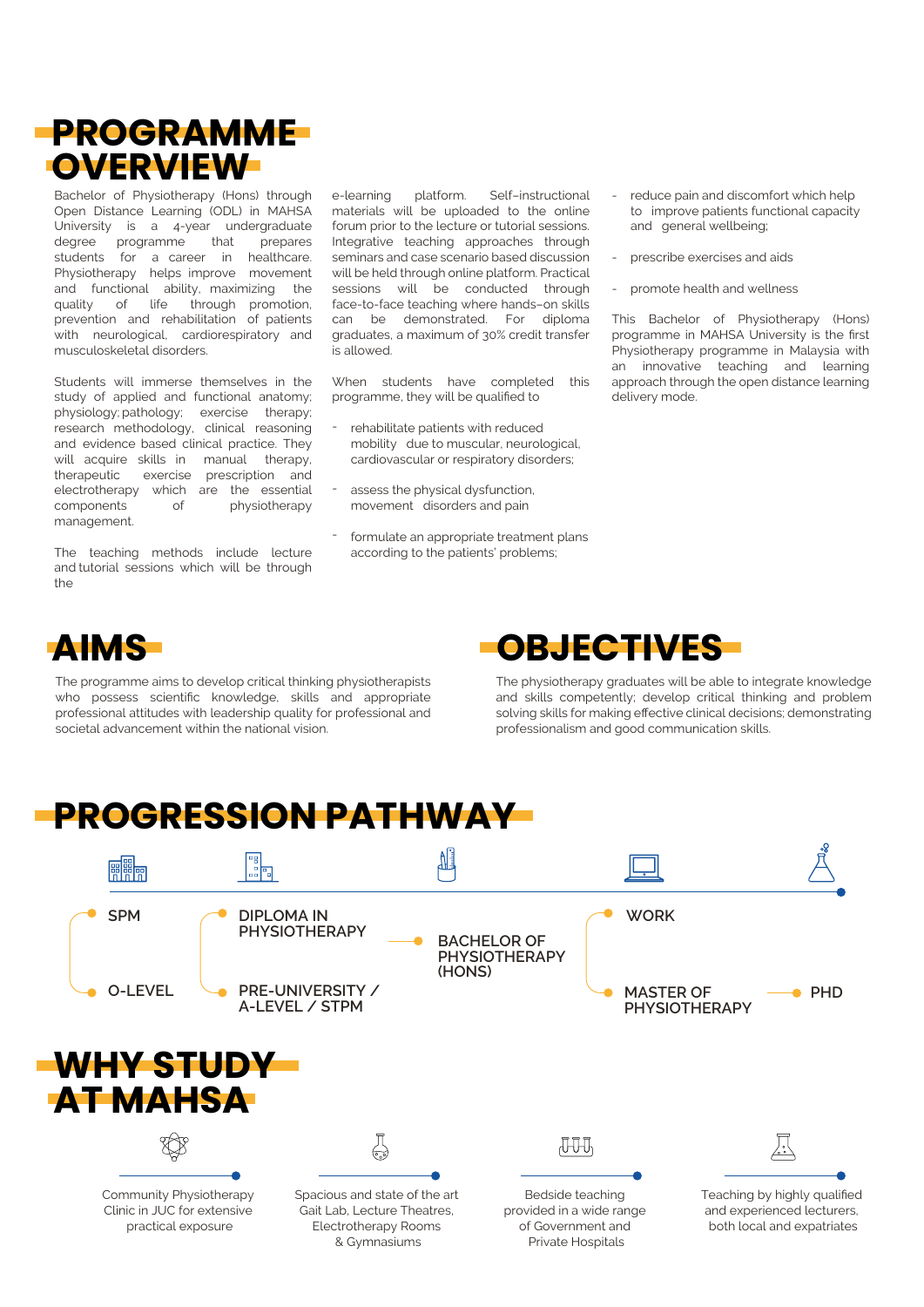### **PROGRAMME STRUCTURE**

#### **Year 1**

Functional & Applied Anatomy of Musculoskeletal System I Functional & Applied Anatomy of Musculoskeletal System II Communication

Professional Development

Exercise Therapy & Handling Skills Electrotherapy

Applied Anatomy and Physiology of Cardiorespiratory System English for Academic Purposes English for Academic Writing Clinical Exposure

- U1 TITAS / U1 Malaysian Studies 3
- U1 Hubungan Etnik / U1 Bahasa Komunikasi 2

#### **Year 2**

Manual Skills in Physiotherapy

Applied Anatomy and Physiology in Neurology Physiotherapy Practice in Musculoskeletal I Physiotherapy Practice in Musculoskeletal II Physiotherapy Practice in Cardiorespiratory Conditions Physiotherapy Practice in Neurology I Research Methods I U2 - Entrepreneurship U3 - Youth Development Clinical Practice I

#### **Year 3**

Physiotherapy Practice in Neurology II Physiotherapy Practice in Women's Health Research Methods II Clinical Reasoning & Evidence Based Practice Physiotherapy Practice in Paediatrics Physiotherapy Practice in Geriatrics U4 - Community Work Clinical Practice II



### **ACADEMIC QUALIFICATIONS**

i) Obtained MUET Band 3 or IELTS (5.5)/TOEFL (550)

#### AND

Pass Matriculation/Pre-University/STPM programme or equivalent qualification with minimum GPA 2.33 in TWO of the following subjects: • Biology • Physics/Mathematics • Chemistry

#### OR

A-Level programme or equivalent qualification with minimum Grade D in TWO of the following subjects: • Biology • Physics/Mathematics • Chemistry

OR

Recognised Diploma with minimum CGPA of 2.75 in related field;

#### OR

Recognised Diploma with CGPA less than 2.75 in related field and a minimum of 3 years (36 months) working experience in the related field.

English proficiency for foreign student Candidate should obtain IELTS (5.5)/TOEFL (550) paper-based or equivalent.

#### **Year 4**

Physiotherapy Practice in Sports Physiotherapy Practice in Occupational Health Clinical Practice III Elective PlacementResearch Project

#### **TEACHING HOSPITALS**

Hospital Kuala Lumpur Hospital Rehabilitasi Cheras Hospital Klang Hospital Melaka Hospital Kuantan Hospital Kuala Terengganu Hospital Kajang Hospital Selayang Hospital Ampang Hospital Teluk Intan Hospital Kuala Kubu Bharu Hospital Tanjung Karang Hospital Sabak Bernam Hospital Jengka Hospital Kuala Lipis Hospital Kuala Pilah also Private Hospitals, Clinics, Geriatric Homes and Paediatric Speciality Centres

#### Physiotherapy Practice in Musculoskeletal III **CAREER PROSPECTS**

Public/Private Hospitals Spine & Joint Centers Sports Physiotherapy Clinics Community & Rehabilitation Centers Spastic Children Homes Nursing Homes, Disabled & Elderly Homes Fitness and Wellness Centers Sales Personnel in Equipment Companies

#### **QUALITY**

The Bachelor of Physiotherapy (Hons) ODL mode is designed in consultation with a panel of local and international experts with emphasis on graduate readiness for the practice. The curriculum combines theory and practical sessions. The students are given opportunities to apply the theoretical knowledge to the clinical situation in physiotherapy centres, rehabilitation centres, hospitals, elderly home, sport clubs.

#### **CLINICAL EXPOSURE**

Students of the Bachelor of Physiotherapy (Hons) ODL

mode gain experience in various clinical facilities covering all disciplines.

#### **AFFORDABLE**

Tuition fees for the Bachelor of Physiotherapy (Hons) ODL mode is affordable to ensure opportunity given to those who want to avail quality education.

#### **RECOGNITION**

The Bachelor of Physiotherapy (Hons) ODL mode is provisionally accredited by the Malaysian Qualifications Agency and Ministry of Higher Education, Malaysia